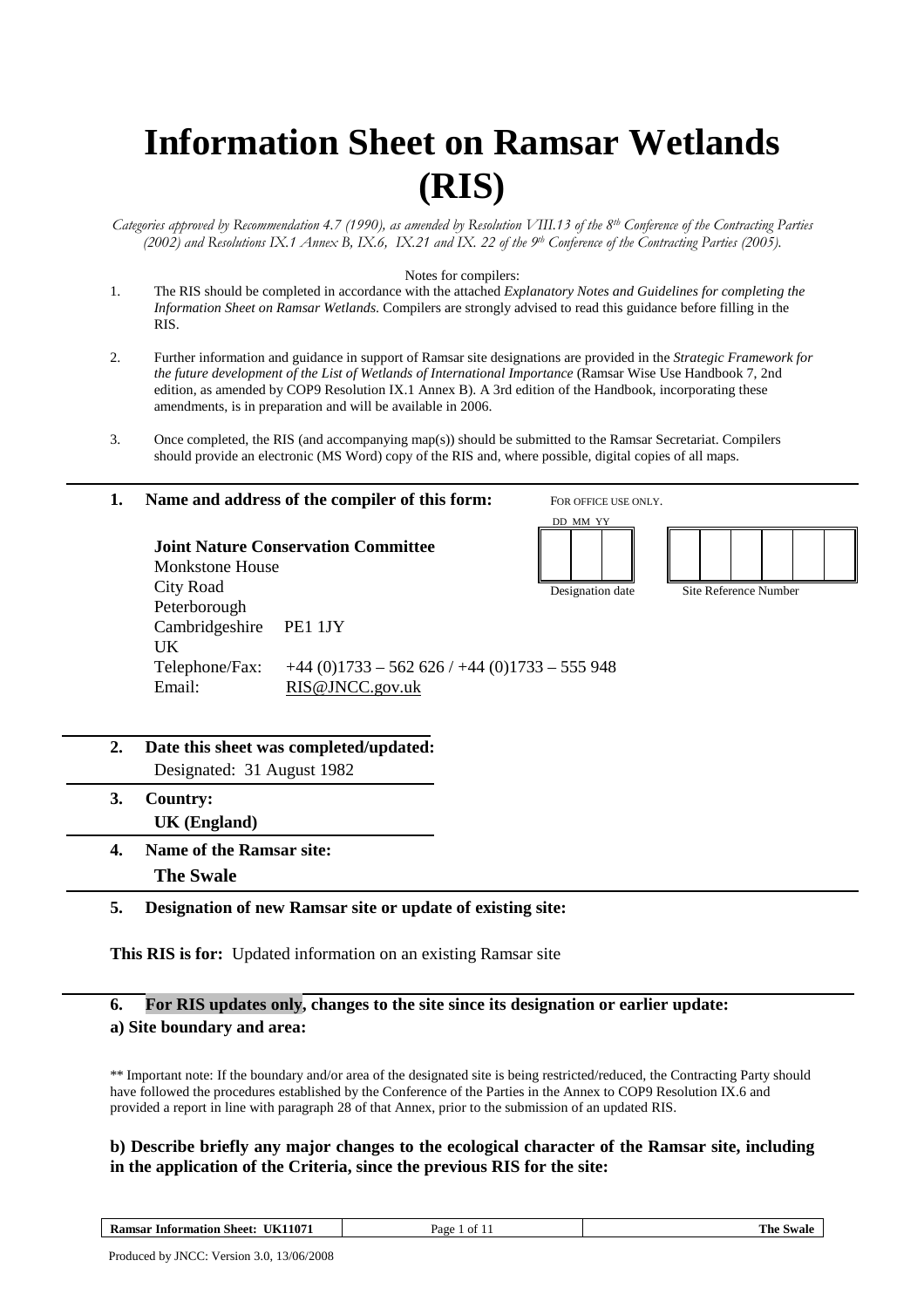#### **7. Map of site included:**

Refer to Annex III of the *Explanatory Notes and Guidelines*, for detailed guidance on provision of suitable maps, including digital maps.

**a) A map of the site, with clearly delineated boundaries, is included as:**

i) **hard copy** (required for inclusion of site in the Ramsar List): *yes*  $\checkmark$  -or- *no*  $\Box$ ;

ii**) an electronic format** (e.g. a JPEG or ArcView image) Yes

iii) a GIS file providing geo-referenced site boundary vectors and attribute tables  $\gamma$  -or $no \square;$ 

#### **b) Describe briefly the type of boundary delineation applied:**

e.g. the boundary is the same as an existing protected area (nature reserve, national park etc.), or follows a catchment boundary, or follows a geopolitical boundary such as a local government jurisdiction, follows physical boundaries such as roads, follows the shoreline of a waterbody, etc.

The site boundary is the same as, or falls within, an existing protected area.

For precise boundary details, please refer to paper map provided at designation

| <b>8.</b> Geographical coordinates (latitude/longitude): |         |
|----------------------------------------------------------|---------|
| 51 21 39 N                                               | 005021E |

#### **9. General location:**

Include in which part of the country and which large administrative region(s), and the location of the nearest large town. Nearest town/city: Faversham

On the north Kent of coast within the greater Thames estuary.

#### **Administrative region:** Kent

|             | <b>10. Elevation</b> (average and/or max. $\&$ min.) (metres): <b>11.</b> Area (hectares): 6514.71 |  |  |
|-------------|----------------------------------------------------------------------------------------------------|--|--|
| $Min.$ $-1$ |                                                                                                    |  |  |
| Max. $5$    |                                                                                                    |  |  |
| Mean 2      |                                                                                                    |  |  |

#### **12. General overview of the site:**

Provide a short paragraph giving a summary description of the principal ecological characteristics and importance of the wetland.

A complex of brackish and freshwater, floodplain grazing marsh with ditches, and intertidal saltmarsh and mudflat. These habitats together support internationally important numbers of wintering waterfowl. Rare wetland birds breed in important numbers. The saltmarsh and grazing marsh are of international importance for their diverse assemblages of wetland plants and invertebrates.

#### **13. Ramsar Criteria:**

Circle or underline each Criterion applied to the designation of the Ramsar site. See Annex II of the *Explanatory Notes and Guidelines* for the Criteria and guidelines for their application (adopted by Resolution VII.11).

#### **2, 5, 6**

#### **14. Justification for the application of each Criterion listed in 13 above:**

Provide justification for each Criterion in turn, clearly identifying to which Criterion the justification applies (see Annex II for guidance on acceptable forms of justification).

#### Ramsar criterion 2

The site supports nationally scarce plants and at least seven British Red data book invertebrates.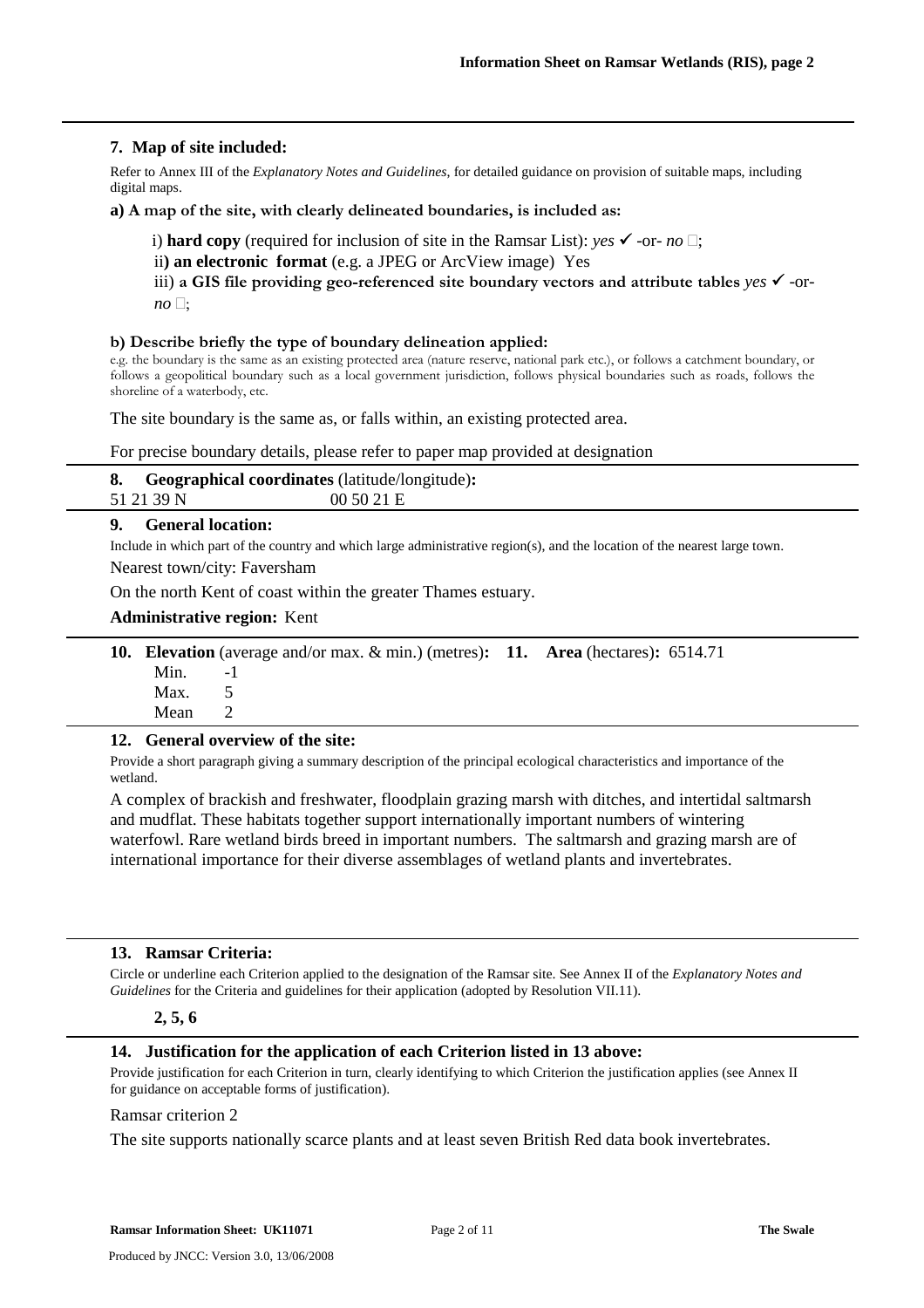#### Ramsar criterion 5

#### **Assemblages of international importance:**

#### **Species with peak counts in winter:**

77501 waterfowl (5 year peak mean 1998/99-2002/2003)

#### **Ramsar criterion 6 – species/populations occurring at levels of international importance.**

#### **Qualifying Species/populations (as identified at designation):**

**Species with peak counts in spring/autumn:** 

| Common redshank, Tringa totanus totanus,                                                   | 1712 individuals, representing an average of     |
|--------------------------------------------------------------------------------------------|--------------------------------------------------|
|                                                                                            | 1.4% of the GB population (5 year peak mean      |
|                                                                                            | 1998/9-2002/3)                                   |
| Species with peak counts in winter:                                                        |                                                  |
| Dark-bellied brent goose, Branta bernicla                                                  | 1633 individuals, representing an average of     |
| bernicla,                                                                                  | 1.6% of the GB population (5 year peak mean      |
|                                                                                            | 1998/9-2002/3)                                   |
| Grey plover, <i>Pluvialis squatarola</i> , E Atlantic/W                                    | 2098 individuals, representing an average of     |
| Africa -wintering                                                                          | 3.9% of the GB population (5 year peak mean      |
|                                                                                            | 1998/9-2002/3)                                   |
| Species/populations identified subsequent to designation for possible future consideration |                                                  |
| under criterion 6.                                                                         |                                                  |
| Species with peak counts in spring/autumn:                                                 |                                                  |
| Ringed plover, Charadrius hiaticula,                                                       | 917 individuals, representing an average of 1.2% |
| Europe/Northwest Africa                                                                    | of the population (5 year peak mean 1998/9-      |
|                                                                                            |                                                  |

### **Species with peak counts in winter:**

Eurasian wigeon, *Anas penelope*, NW Europe 15296 individuals, representing an average of 1% of the population (5 year peak mean 1998/9- 2002/3) Northern pintail , *Anas acuta*, NW Europe 763 individuals, representing an average of 1.2% of the population (5 year peak mean 1998/9- 2002/3) Northern shoveler , *Anas clypeata*, NW & C Europe 483 individuals, representing an average of 1.2% of the population (5 year peak mean 1998/9- 2002/3) Black-tailed godwit , *Limosa limosa islandica*, Iceland/W Europe 1504 individuals, representing an average of 4.2% of the population (5 year peak mean

2002/3)

Contemporary data and information on waterbird trends at this site and their regional (sub-national) and national contexts can be found in the Wetland Bird Survey report, which is updated annually. See www.bto.org/survey/webs/webs-alerts-index.htm.

1998/9-2002/3)

Details of bird species occuring at levels of National importance are given in Section 22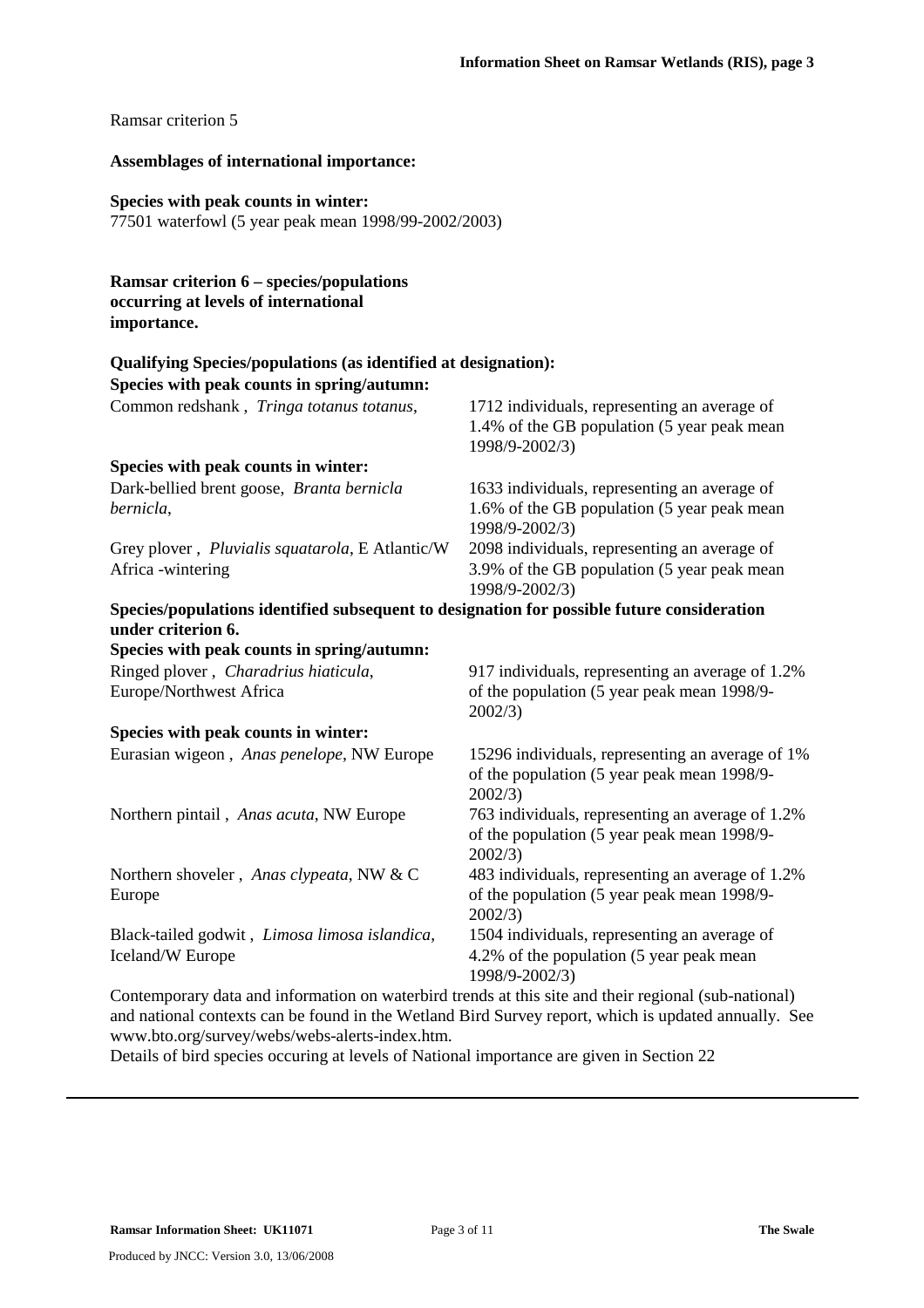**15. Biogeography** (required when Criteria 1 and/or 3 and /or certain applications of Criterion 2 are applied to the designation)**:** 

Name the relevant biogeographic region that includes the Ramsar site, and identify the biogeographic regionalisation system that has been applied.

#### **a) biogeographic region:**

Atlantic

**b) biogeographic regionalisation scheme** (include reference citation):

Council Directive 92/43/EEC

#### **16. Physical features of the site:**

Describe, as appropriate, the geology, geomorphology; origins - natural or artificial; hydrology; soil type; water quality; water depth, water permanence; fluctuations in water level; tidal variations; downstream area; general climate, etc.

| Soil & geology                    | alluvium, clay, mud, sand, shingle                    |  |  |
|-----------------------------------|-------------------------------------------------------|--|--|
| Geomorphology and landscape       | coastal, floodplain, shingle bar, subtidal sediments  |  |  |
|                                   | (including sandbank/mudbank), intertidal sediments    |  |  |
|                                   | (including sandflat/mudflat), estuary                 |  |  |
| Nutrient status                   | eutrophic                                             |  |  |
| pH                                | no information                                        |  |  |
| Salinity                          | brackish / mixosaline, fresh, saline / euhaline       |  |  |
| Soil                              | no information                                        |  |  |
| Water permanence                  | usually permanent, usually seasonal / intermittent    |  |  |
| Summary of main climatic features | Annual averages (Greenwich, 1971–2000)                |  |  |
|                                   | (www.metoffice.com/climate/uk/averages/19712000/sites |  |  |
|                                   | /greenwich.html)                                      |  |  |
|                                   | Max. daily temperature: 14.8° C                       |  |  |
|                                   | Min. daily temperature: $7.2^{\circ}$ C               |  |  |
|                                   | Days of air frost: 29.1                               |  |  |
|                                   | Rainfall: 583.6 mm                                    |  |  |
|                                   | Hrs. of sunshine: $1461.0$                            |  |  |

#### **General description of the Physical Features:**

The Swale is an estuarine area that separates the Isle of Sheppey from the Kent mainland. To the west it adjoins the Medway Estuary. It is a complex of brackish and freshwater, floodplain grazing marsh with ditches, and intertidal saltmarshes and mudflats. The intertidal flats are extensive, especially in the east of the site. Locally there are large mussel *Mytilus edulis* beds formed on harder areas of substrate. There is much diversity both in the salinity of the dykes (which range from fresh to strongly brackish) and in the topography of the fields.

#### **17. Physical features of the catchment area:**

Describe the surface area, general geology and geomorphological features, general soil types, general land use, and climate (including climate type).

The Swale is an estuarine area that separates the Isle of Sheppey from the Kent mainland. To the west it adjoins the Medway Estuary. It is a complex of brackish and freshwater, floodplain grazing marsh with ditches, and intertidal saltmarshes and mudflats. The intertidal flats are extensive, especially in the east of the site.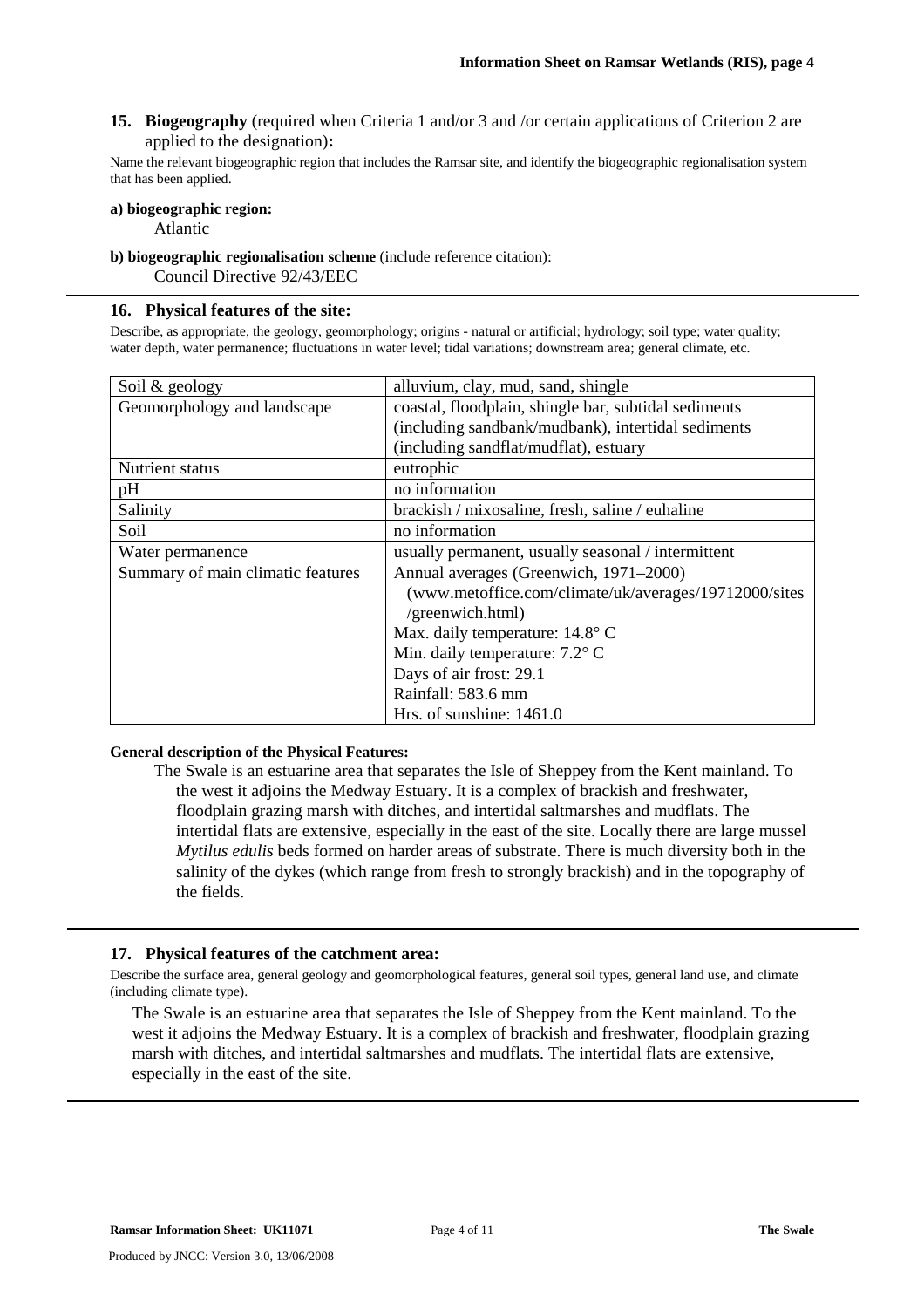#### **18. Hydrological values:**

Describe the functions and values of the wetland in groundwater recharge, flood control, sediment trapping, shoreline stabilization, etc.

Shoreline stabilisation and dissipation of erosive forces, Flood water storage / desynchronisation of flood peaks, Maintenance of water quality (removal of nutrients)

#### **19. Wetland types:**

Human-made wetland, Marine/coastal wetland

| Code  | Name                                               | % Area |
|-------|----------------------------------------------------|--------|
|       | Seasonally flooded agricultural land               | 47.7   |
| G     | Tidal flats                                        | 38     |
| H     | Salt marshes                                       | 5.8    |
| Other | Other                                              | 5.7    |
|       | Rivers / streams / creeks: seasonal / intermittent |        |
| E     | Sand / shingle shores (including dune systems)     |        |

#### **20. General ecological features:**

Provide further description, as appropriate, of the main habitats, vegetation types, plant and animal communities present in the Ramsar site, and the ecosystem services of the site and the benefits derived from them.

The intertidal flats are of fine, silty sediment. The saltmarsh is species rich, for example containing all southern species of *Puccinellia* and most *Salicornia* species. The grazing marsh grassland is mesotrophic and generally species-poor. It does, however, contain scattered rarities, mostly annuals characteristic of bare ground. Where the grassland is seasonally inundated and the marshes are brackish the plant communities are intermediate between those of mesotrophic grassland and those of saltmarsh. The grazing marsh ditches contain a range of flora of brackish and fresh water. The aquatic flora is a mosaic of successional stages resulting from periodic clearance of drainage channels. The dominant emergent plants are *Phragmites australis* and *Bolboschoenus maritimus*.

Ecosystem services

#### **21. Noteworthy flora:**

Provide additional information on particular species and why they are noteworthy (expanding as necessary on information provided in **12**. Justification for the application of the Criteria) indicating, e.g. which species/communities are unique, rare, endangered or biogeographically important, etc. *Do not include here taxonomic lists of species present – these may be supplied as supplementary information to the RIS.* 

#### **Nationally important species occurring on the site.**

#### **Higher Plants.**

The site holds several nationally scarce plants, including: *Chenopodium chenopodioides, Peucedanum officinale, Bupleurum tenuissimum, Spartina maritima, Inula crithmoides, Carex divisa, Trifolium squamosum, Hordeum marinum*.

#### **22. Noteworthy fauna:**

Provide additional information on particular species and why they are noteworthy (expanding as necessary on information provided in **12**. Justification for the application of the Criteria) indicating, e.g. which species/communities are unique, rare, endangered or biogeographically important, etc., including count data. *Do not include here taxonomic lists of species present – these may be supplied as supplementary information to the RIS.* 

#### **Birds**

#### **Species currently occurring at levels of national importance: Species regularly supported during the breeding season:**

Mediterranean gull , *Larus melanocephalus*, Europe

13 apparently occupied nests, representing an average of 12% of the GB population (Seabird 2000 Census)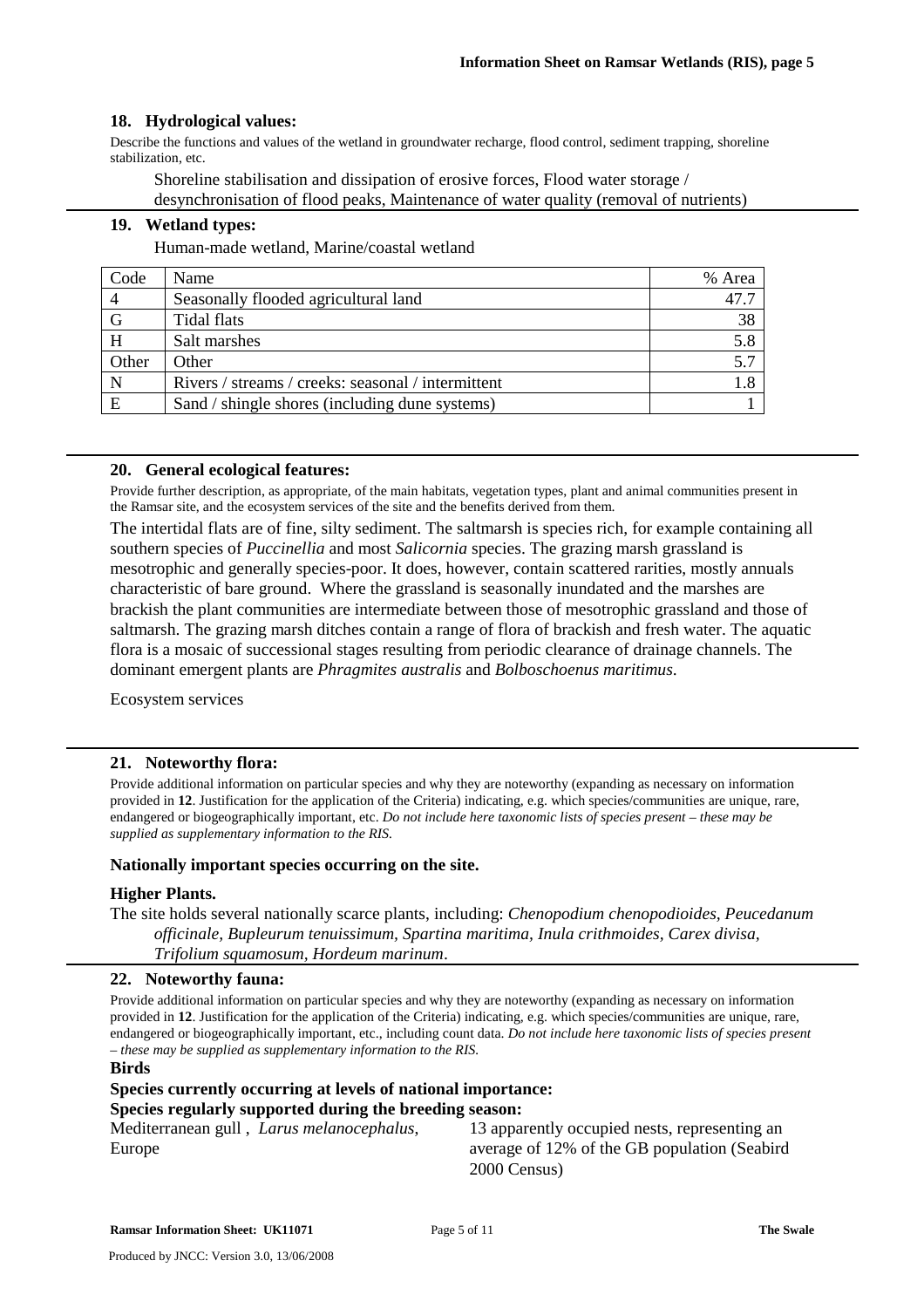Black-headed gull , *Larus ridibundus*, N & C Europe

Little tern , *Sterna albifrons albifrons*, W Europe 20 apparently occupied nests, representing an

#### **Species with peak counts in spring/autumn:**

Little egret , *Egretta garzetta*, West Mediterranean

Whimbrel , *Numenius phaeopus*, Europe/Western Africa

Eurasian curlew , *Numenius arquata arquata*, N. a. arquata Europe

(breeding)

Spotted redshank , *Tringa erythropus*, Europe/W Africa

Common greenshank , *Tringa nebularia*, Europe/W Africa

#### **Species with peak counts in winter:**

Little grebe , *Tachybaptus ruficollis ruficollis*, Europe to E Urals, NW Africa

Greater white-fronted goose , *Anser albifrons albifrons*, NW Europe

Common shelduck , *Tadorna tadorna*, NW Europe

Eurasian oystercatcher , *Haematopus ostralegus ostralegus*, Europe & NW Africa -wintering

Pied avocet , *Recurvirostra avosetta*, Europe/Northwest Africa

European golden plover , *Pluvialis apricaria apricaria*, P. a. altifrons Iceland & Faroes/E Atlantic

Northern lapwing , *Vanellus vanellus*, Europe breeding

Red knot , *Calidris canutus islandica*, W & Southern Africa

(wintering)

3835 apparently occupied nests, representing an average of 2.9% of the GB population (Seabird 2000 Census)

average of 1% of the GB population (Seabird 2000 Census)

29 individuals, representing an average of 1.7% of the GB population (5 year peak mean 1998/9- 2002/3)

98 individuals, representing an average of 3.2% of the GB population (5 year peak mean 1998/9- 2002/3 - spring peak)

1779 individuals, representing an average of 1.2% of the GB population (5 year peak mean 1998/9- 2002/3)

60 individuals, representing an average of 44.1% of the GB population (5 year peak mean 1998/9- 2002/3)

49 individuals, representing an average of 8.2% of the GB population (5 year peak mean 1998/9- 2002/3)

147 individuals, representing an average of 1.8% of the GB population (5 year peak mean 1998/9- 2002/3)

973 individuals, representing an average of 16.8% of the GB population (5 year peak mean for 1996/7-2000/01)

2437 individuals, representing an average of 3.1% of the GB population (5 year peak mean 1998/9- 2002/3)

Eurasian teal , *Anas crecca*, NW Europe 3610 individuals, representing an average of 1.8% of the GB population (5 year peak mean 1998/9- 2002/3)

> 4609 individuals, representing an average of 1.4% of the GB population (5 year peak mean 1998/9- 2002/3)

> 380 individuals, representing an average of 11.1% of the GB population (5 year peak mean 1998/9- 2002/3)

7522 individuals, representing an average of 3% of the GB population (5 year peak mean 1998/9- 2002/3)

15129 individuals, representing an average of 1% of the GB population (5 year peak mean 1998/9- 2002/3)

3004 individuals, representing an average of 1% of the GB population (5 year peak mean 1998/9- 2002/3)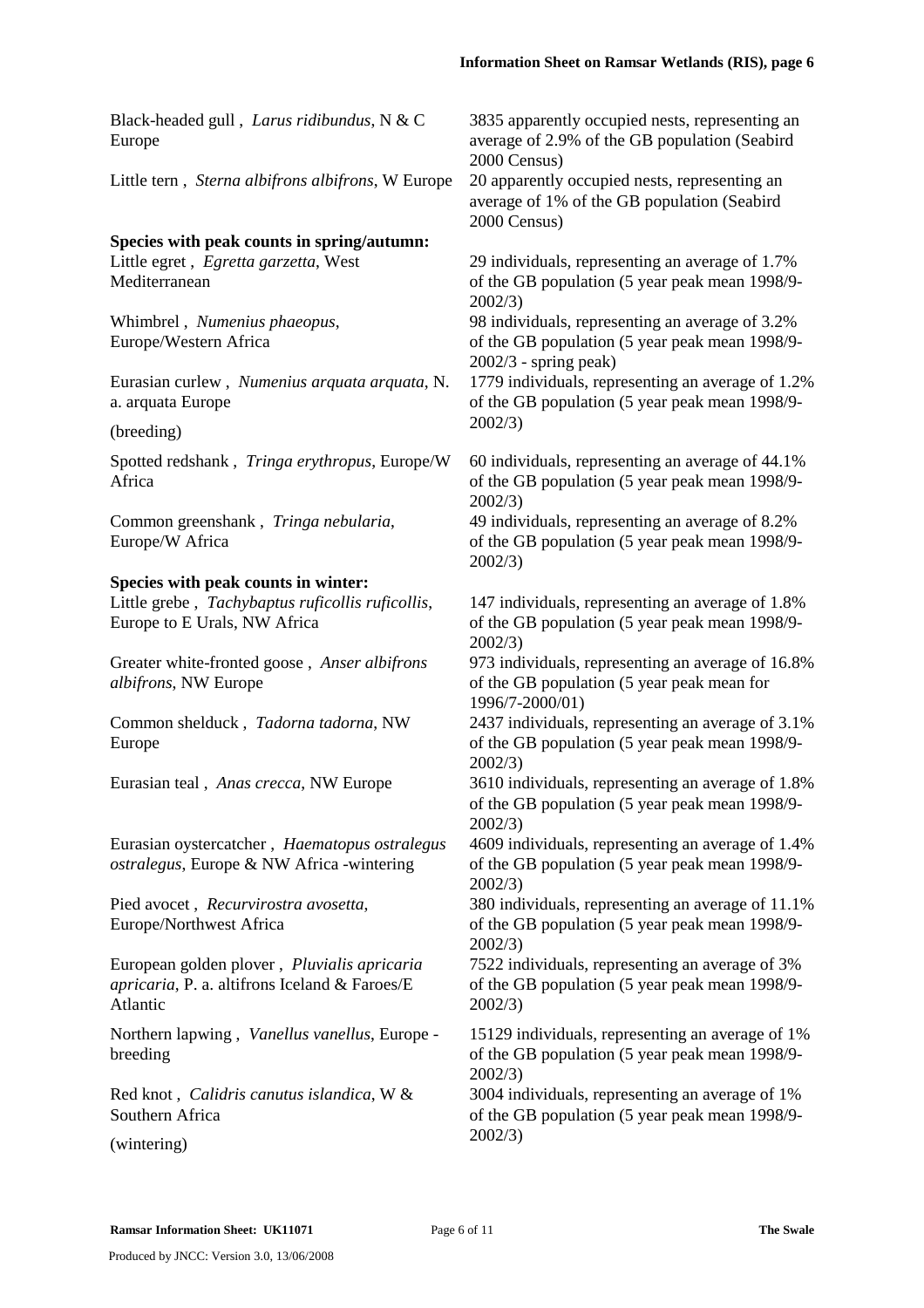Dunlin , *Calidris alpina alpina*, W Siberia/W Europe 9017 individuals, representing an average of 1.6% of the GB population (5 year peak mean 1998/9- 2002/3) Ruff , *Philomachus pugnax*, Europe/W Africa 53 individuals, representing an average of 7.5% of the GB population (5 year peak mean 1998/9- 2002/3) **Species Information** 

**Nationally important species occurring on the site.** 

#### **Invertebrates.**

*Bagous cylindrus, Erioptera bivittata, Lejops vittata, Peocilobothris ducalis, Philonthus punctus, Micronecta minutissima, Malchius vulneratus, Campsicnemus majus, Elachiptera rufifrons, Myopites eximia*.

#### **23. Social and cultural values:**

Describe if the site has any general social and/or cultural values e.g. fisheries production, forestry, religious importance, archaeological sites, social relations with the wetland, etc. Distinguish between historical/archaeological/religious significance and current socio-economic values.

Aesthetic

**b)** Is the site considered of international importance for holding, in addition to relevant ecological values, examples of significant cultural values, whether material or non-material, linked to its origin, conservation and/or ecological functioning? No

If Yes, describe this importance under one or more of the following categories:

- i) sites which provide a model of wetland wise use, demonstrating the application of traditional knowledge and methods of management and use that maintain the ecological character of the wetland:
- ii) sites which have exceptional cultural traditions or records of former civilizations that have influenced the ecological character of the wetland:
- iii) sites where the ecological character of the wetland depends on the interaction with local communities or indigenous peoples:
- iv) sites where relevant non-material values such as sacred sites are present and their existence is strongly linked with the maintenance of the ecological character of the wetland:

#### **24. Land tenure/ownership:**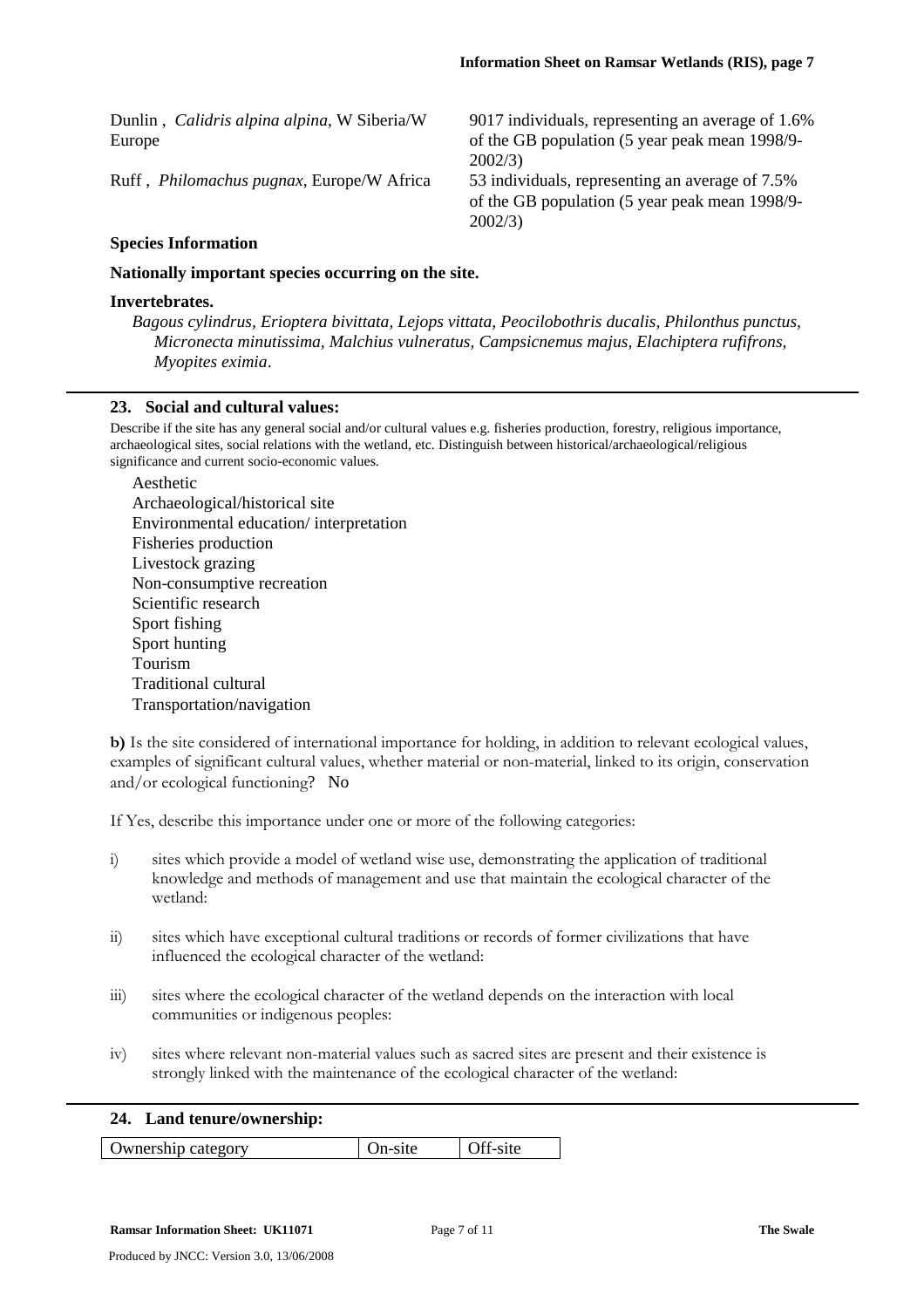| Non-governmental organisation      |  |
|------------------------------------|--|
| (NGO)                              |  |
| Local authority, municipality etc. |  |
| National/Crown Estate              |  |
| Private                            |  |

#### **25. Current land (including water) use:**

| Activity                         | On-site | Off-site |
|----------------------------------|---------|----------|
| Nature conservation              | $^{+}$  |          |
| Tourism                          | $+$     |          |
| Recreation                       | $+$     |          |
| Current scientific research      | $+$     |          |
| Fishing: commercial              | $+$     |          |
| Fishing: recreational/sport      | $+$     |          |
| Marine/saltwater aquaculture     | $^{+}$  |          |
| Gathering of shellfish           | $+$     |          |
| <b>Bait collection</b>           | $+$     |          |
| Arable agriculture (unspecified) |         | $^{+}$   |
| Livestock watering hole/pond     | $+$     |          |
| Grazing (unspecified)            | $^{+}$  |          |
| Hay meadows                      | $+$     |          |
| Hunting: commercial              | $+$     |          |
| Hunting: recreational/sport      | $^{+}$  |          |
| Industrial water supply          |         | $^{+}$   |
| Industry                         |         | $+$      |
| Sewage treatment/disposal        |         | $^{+}$   |
| Harbour/port                     | $+$     | $+$      |
| Flood control                    | $^{+}$  |          |
| Transport route                  | $+$     |          |
| Non-urbanised settlements        | $+$     |          |

#### **26. Factors (past, present or potential) adversely affecting the site's ecological character, including changes in land (including water) use and development projects:**

*Explanation of reporting category:* 

*2. Those factors that are not currently being managed, or where the regulatory regime appears to have been ineffective so far.* 

|  |  | $NA = Not$ Applicable because no factors have been reported. |
|--|--|--------------------------------------------------------------|
|--|--|--------------------------------------------------------------|

| <b>Adverse Factor Category</b> | Category<br>Reporting | Description of the problem (Newly reported Factors<br>only) | Site<br>È | ഋ<br>$\cdot$ $-$<br>$\Omega$ | $\tilde{\phantom{a}}$<br>≂<br>Lmp<br><u>:ति</u><br>ー<br>▱ |
|--------------------------------|-----------------------|-------------------------------------------------------------|-----------|------------------------------|-----------------------------------------------------------|
| Erosion                        |                       |                                                             | $\pm$     |                              |                                                           |
|                                |                       |                                                             |           |                              |                                                           |

*<sup>1.</sup> Those factors that are still operating, but it is unclear if they are under control, as there is a lag in showing the management or regulatory regime to be successful.*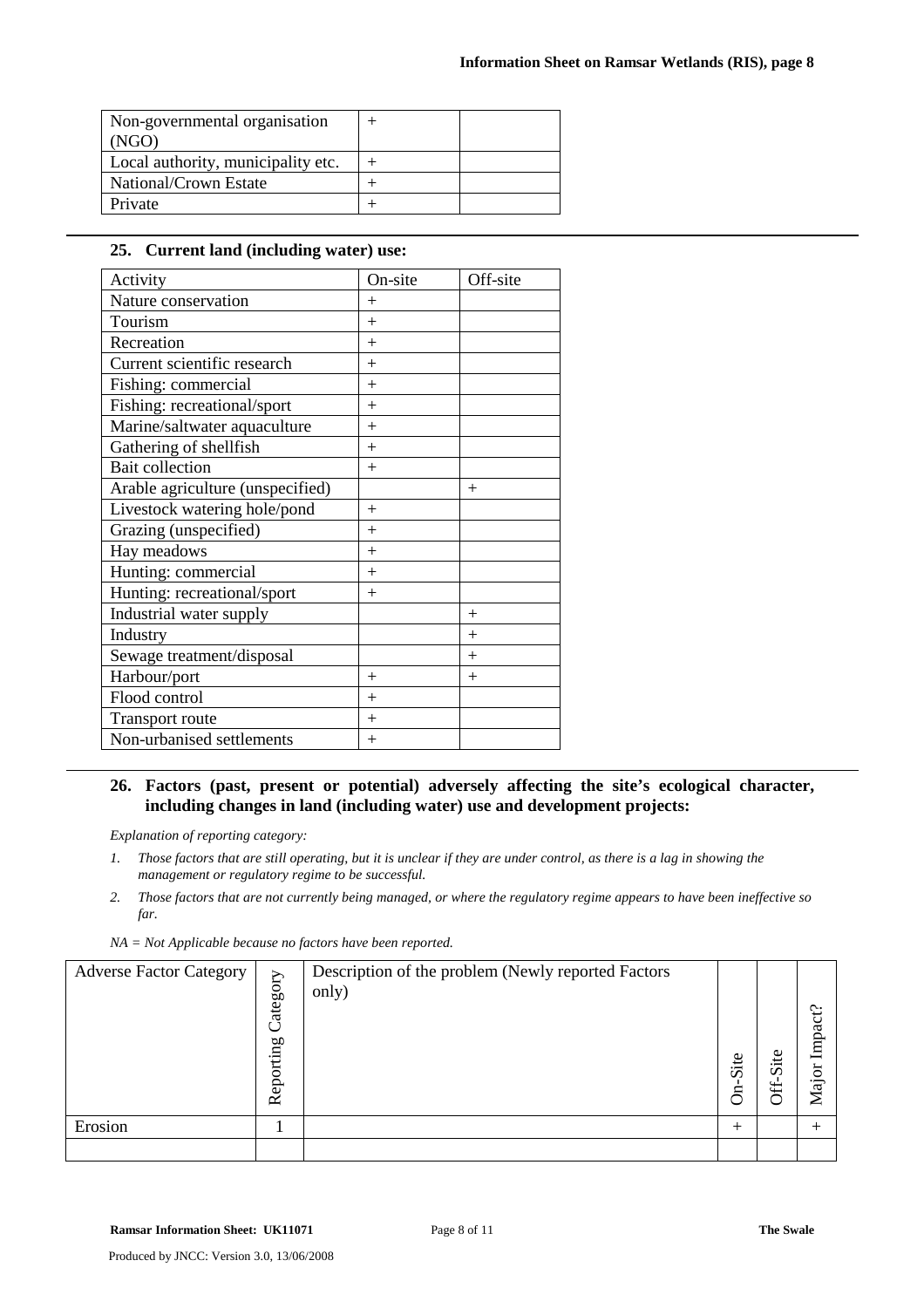For category 2 factors only.

What measures have been taken / are planned / regulatory processes invoked, to mitigate the effect of these factors?

Is the site subject to adverse ecological change? NO

#### **27. Conservation measures taken:**

List national category and legal status of protected areas, including boundary relationships with the Ramsar site; management practices; whether an officially approved management plan exists and whether it is being implemented.

| Conservation measure                          | On-site | Off-site |
|-----------------------------------------------|---------|----------|
| Site/ Area of Special Scientific Interest     | $^{+}$  |          |
| (SSSI/ASSI)                                   |         |          |
| National Nature Reserve (NNR)                 | $^+$    |          |
| Special Protection Area (SPA)                 | $\pm$   |          |
| Land owned by a non-governmental organisation | $+$     |          |
| for nature conservation                       |         |          |
| Management agreement                          | $^+$    |          |
| Site management statement/plan implemented    | $\pm$   |          |
| <b>Environmentally Sensitive Area (ESA)</b>   |         |          |

**b)** Describe any other current management practices:

 The management of Ramsar sites in the UK is determined by either a formal management plan or through other management planning processes, and is overseen by the relevant statutory conservation agency. Details of the precise management practises are given in these documents.

#### **28. Conservation measures proposed but not yet implemented:**

e.g. management plan in preparation; official proposal as a legally protected area, etc.

No information available

#### **29. Current scientific research and facilities:**

e.g. details of current research projects, including biodiversity monitoring; existence of a field research station, etc.

#### **Fauna.**

Numbers of migratory and wintering wildfowl and waders are monitored annually as part of the national Wetland Birds Survey (WeBS) organised by the British Trust for Ornithology, Wildfowl & Wetlands Trust, the Royal Society for the Protection of Birds and the Joint Nature Conservation Committee.

#### **Habitat.**

ENSIS monitoring. Hydrological monitoring of the grazing marsh. MNCR Littoral and Sublittoral survey.

**30. Current communications, education and public awareness (CEPA) activities related to or benefiting the site:** 

e.g. visitor centre, observation hides and nature trails, information booklets, facilities for school visits, etc. Swale NNR and Elmley NNR (both RSPB and Elmley Conservation Trust) all provide viewing facilities.

#### **31. Current recreation and tourism:**

State if the wetland is used for recreation/tourism; indicate type(s) and their frequency/intensity.

#### **Activities, Facilities provided and Seasonality.**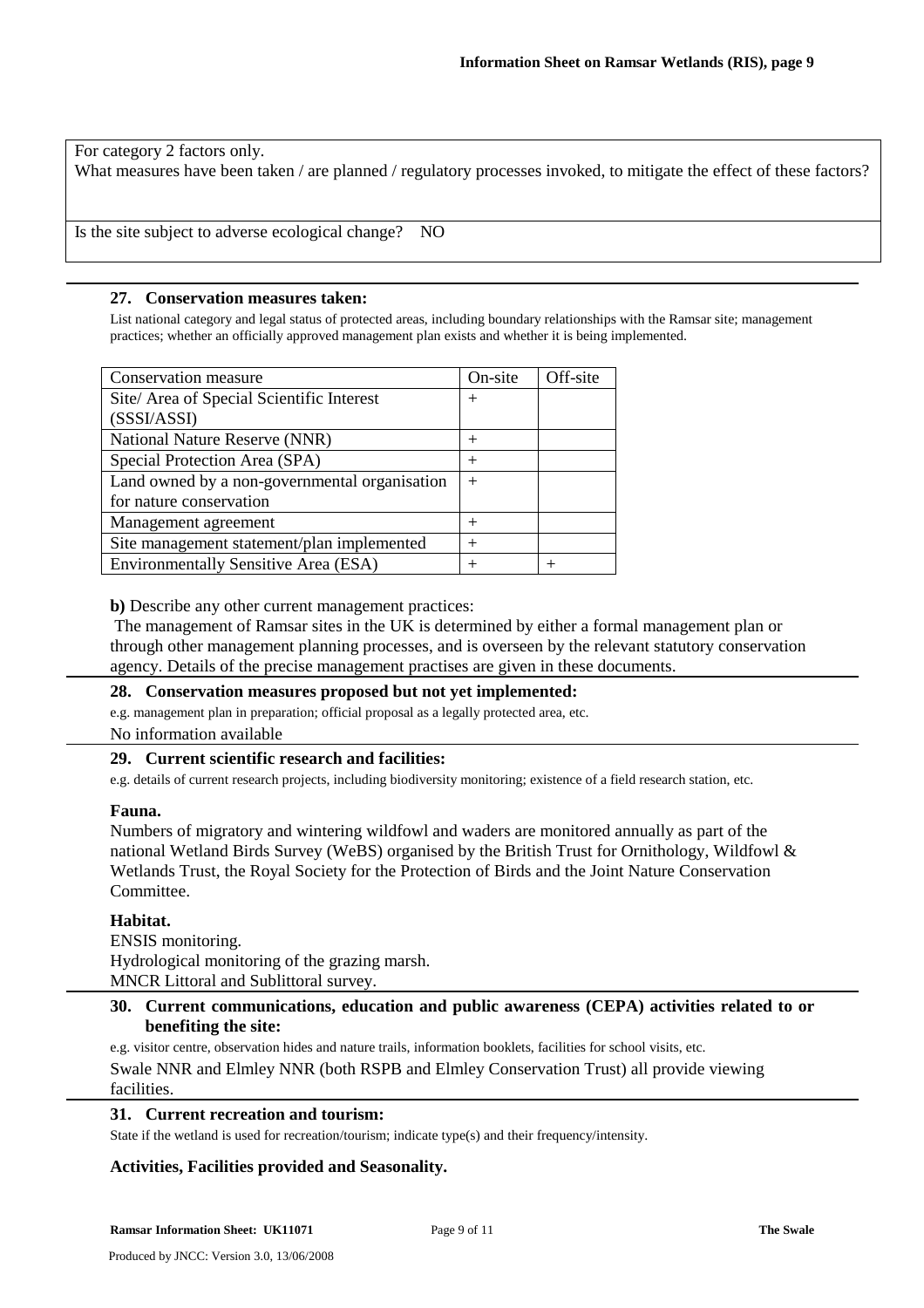Yachting, jet-skiing and water-skiing mostly in the summer, bird watching throughout the year and angling and wildfowling during their legally permitted seasons. Disturbance from these activities is a current issue but it is addressed through negotiation relating to activities consented within the SSSI and information dissemination. There is no clear evidence of damage from any of these activities.

#### **32. Jurisdiction:**

Include territorial, e.g. state/region, and functional/sectoral, e.g. Dept. of Agriculture/Dept. of Environment, etc.

Head, Natura 2000 and Ramsar Team, Department for Environment, Food and Rural Affairs, European Wildlife Division, Zone 1/07, Temple Quay House, 2 The Square, Temple Quay, Bristol,

#### BS1 6EB

#### **33. Management authority:**

Provide the name and address of the local office(s) of the agency(ies) or organisation(s) directly responsible for managing the wetland. Wherever possible provide also the title and/or name of the person or persons in this office with responsibility for the wetland.

Site Designations Manager, English Nature, Sites and Surveillance Team, Northminster House, Northminster Road, Peterborough, PE1 1UA, UK

#### **34. Bibliographical references:**

Scientific/technical references only. If biogeographic regionalisation scheme applied (see **15** above), list full reference citation for the scheme.

#### **Site-relevant references**

- Anon. (2002) *North Kent Coastal Habitat Management Plan: Executive summary*. English Nature, Peterborough (Living with the Sea LIFE Project) www.english
	- nature.org.uk/livingwiththesea/project\_details/good\_practice\_guide/HabitatCRR/ENRestore/CHaMPs/NorthKent/North KentCHaMP.pdf
- Barne, JH, Robson, CF, Kaznowska, SS, Doody, JP, Davidson, NC & Buck, AL (eds.) (1998) *Coasts and seas of the United Kingdom. Region 7 South-east England: Lowestoft to Dungeness*. Joint Nature Conservation Committee, Peterborough. (Coastal Directories Series.)
- Bratton, JH (ed.) (1991) *British Red Data Books: 3. Invertebrates other than insects*. Joint Nature Conservation Committee, Peterborough
- Buck, AL (ed.) (1993) *An inventory of UK estuaries. Volume 5. Eastern England*. Joint Nature Conservation Committee, Peterborough
- Burd, F (1989) *The saltmarsh survey of Great Britain. An inventory of British saltmarshes*. Nature Conservancy Council, Peterborough (Research & Survey in Nature Conservation, No. 17)
- Covey, R (1998) Chapter 6. Eastern England (Bridlington to Folkestone) (MNCR Sector 6). In: *Benthic marine ecosystems of Great Britain and the north-east Atlantic*, ed. by K. Hiscock, 179-198. Joint Nature Conservation Committee, Peterborough. (Coasts and Seas of the United Kingdom. MNCR series)
- Cranswick, PA, Waters, RJ, Musgrove, AJ & Pollitt, MS (1997) *The Wetland Bird Survey 1995–96: wildfowl and wader counts*. British Trust for Ornithology, Wildfowl and Wetlands Trust, Royal Society for the Protection of Birds & Joint Nature Conservation Committee, Slimbridge
- Doody, JP, Johnston, C & Smith, B (1993) *Directory of the North Sea coastal margin*. Joint Nature Conservation Committee, Peterborough
- Everett, MJ (1987) The Elmley experiment. *RSPB Conservation Review*, **1**, 31-33
- Hill, TO, Emblow, CS & Northen, KO (1996) *Marine Nature Conservation Review Sector 6. Inlets in eastern England: area summaries*. Joint Nature Conservation Committee, Peterborough (Coasts and seas of the United Kingdom. MNCR series)

Kent County Council (1992) *North Kent Marshes study*. Kent County Council, Maidstone

- Musgrove, AJ, Langston, RHW, Baker, H & Ward, RM (eds.) (2003) *Estuarine waterbirds at low tide. The WeBS Low Tide Counts 1992–93 to 1998–99*. WSG/BTO/WWT/RSPB/JNCC, Thetford (International Wader Studies, No. 16)
- Musgrove, AJ, Pollitt, MS, Hall, C, Hearn, RD, Holloway, SJ, Marshall, PE, Robinson, JA & Cranswick, PA (2001) *The Wetland Bird Survey 1999–2000: wildfowl and wader counts*. British Trust for Ornithology, Wildfowl and Wetlands Trust, Royal Society for the Protection of Birds & Joint Nature Conservation Committee, Slimbridge. www.wwt.org.uk/publications/default.asp?PubID=14
- North Kent Marshes Initiative (1997) *Medway Estuary and Swale Management Plan, Consultation draft*. North Kent Marshes Initiative